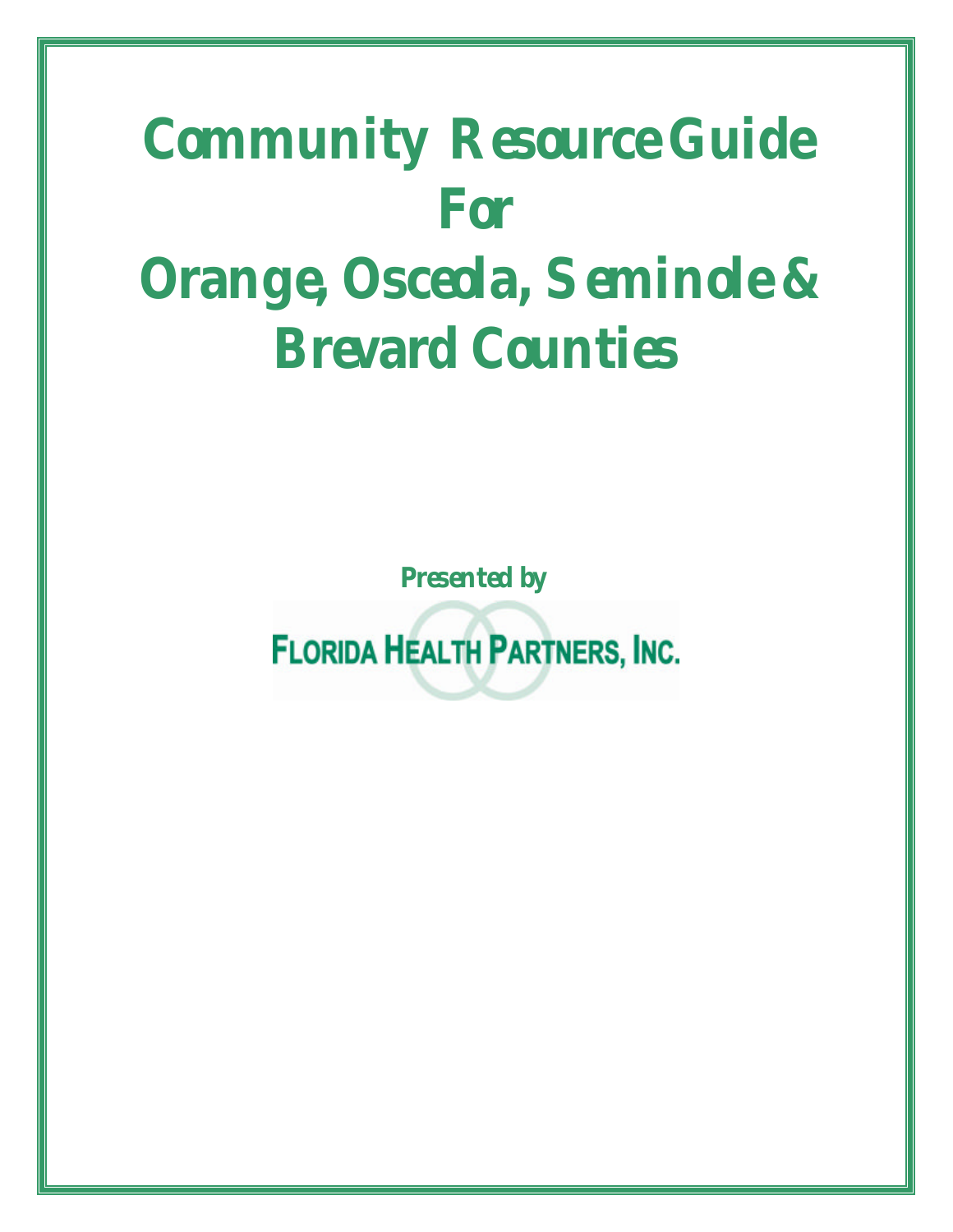| Program                                        | Page           |
|------------------------------------------------|----------------|
| <b>ACES</b>                                    | 4              |
| The Beta Center                                | 4              |
| <b>Child Support Enforcement</b>               | $\overline{4}$ |
| <b>Christian Service Center</b>                | 4              |
| Community Action                               | $\overline{4}$ |
| <b>Community Coordinated Care</b>              | $\overline{4}$ |
| Country Acres Children's Home                  | $\overline{4}$ |
| <b>Family Focus</b>                            | $\overline{4}$ |
| House of Hope                                  | 4              |
| Jefferson Vision Quest                         | 4              |
| Center for Urban Development                   | $\overline{4}$ |
| <b>Orange County Health Department</b>         | 4              |
| Seminole County Health Department              | $\overline{5}$ |
| <b>Sunshine Service</b>                        | 5              |
| Department of Children and Families            | 5              |
| Boys and Girls Club of Central Florida         | 5              |
| Children's Home Society                        | 5              |
| Healing the Children                           | 5              |
| WIC (Women, Infant and Children)               | 5              |
| Kids Hope America                              | 5              |
| Osceola Children's Home                        | 5              |
| United Cerebral Palsy Child Development Center | 5              |
| Heritage Family Preservation                   | 5              |
| <b>ABUSE FL Hotline</b>                        | 6              |
| <b>AIDS</b> Information Hotline                | 6              |
| American Lung Association                      | 6              |
| Cocaine Abuse Hotline                          | 6              |
| <b>Domestic Violence Counseling</b>            | 6              |
| <b>Red Cross Disaster Relief</b>               | 6              |
| Drug and Alcohol Abuse                         | 6              |
| Family Healthy                                 | 6              |
| Haven of Hope Ministries                       | 6              |
| <b>Center for Disease Control</b>              | 6              |
| Rape Crisis                                    | 6              |
| <b>Sexual Assault Victims Services</b>         | 6              |
| Seminole County Community Mental Health        | 6              |
| Lifeline of Central Florida                    | 6              |
| <b>Help Now</b>                                | 6              |
| Victims Assistance                             | 6              |
| Alcoholics Anonymous                           | 6              |
| American Cancer Society                        | 6              |
| Division of Vocational Rehabilitation          | 7              |
| <b>Epilepsy Foundation</b>                     | 7              |
| HOME-Helping Others Make the Effort            | 7              |
| Hope and Help HIV Services                     | 7              |
| Hospice of Osceola County                      | $\overline{7}$ |
| Hospice of the Comforter                       | 7              |
| <b>JMJ</b> Life Center                         | 7              |
| Office of the Public Defender                  | 7              |
| Osceola Pregnancy Center                       | 7              |
| Serene Harbor Domestic Violence Program        | $\overline{7}$ |
| <b>Transition House</b>                        | 7              |
| Veterans Affairs of Osceola County             | 7              |
| VITA Healthcare Corporation                    | 7              |
| Dental Clinic of Osceola County                | 7              |

**FLORIDA HEALTH PARTNERS, INC.** 

*Provided as a Community Service of the FHP Consumer Affairs Department www.floridahealthpartners.com*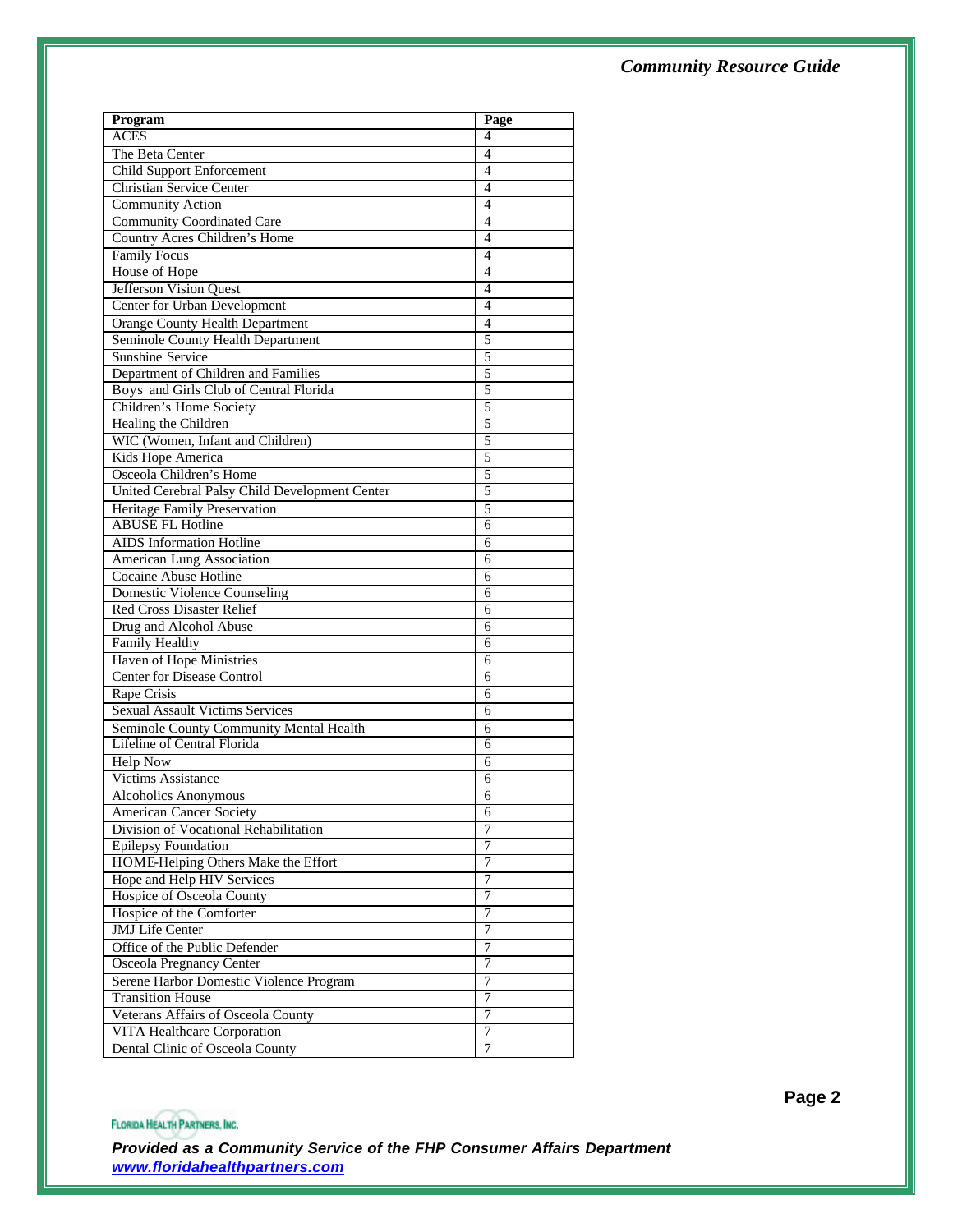| Program                                        | Page           |
|------------------------------------------------|----------------|
| Dental Hygiene Clinic                          | 7              |
| Osceola County Children's Ministry             | 7              |
| University of Florida Dental Clinic            | $\overline{7}$ |
| <b>Catholic Charities Emergency Assistance</b> | 8              |
| <b>Christian Service Center</b>                | 8              |
| Christian Sharing Center                       | 8              |
| Church of the Good Shepherd                    | 8              |
| <b>Community Service Center</b>                | 8              |
| Daily Bread                                    | 8              |
| Destiny Community Assistance Center            | 8              |
| <b>Family Service Center</b>                   | 8              |
| Feed My Sheep                                  | 8              |
| Goodwill Main Office                           | 8              |
| <b>Jewish Family Services</b>                  | 8              |
| Loaves and Fishes                              | 8              |
| Mercy Ministries                               | 8              |
| <b>Mustard Seed</b>                            | 9              |
| <b>Orange County Community Affairs</b>         | 9              |
| Orlando Union Rescue Mission                   | 9              |
| <b>Rescue Outreach Mission Shelter</b>         | 9              |
| <b>Seniors First</b>                           | 9              |
| <b>Salvation Army</b>                          | 9              |
| Hill-Burton Program                            | 9              |
| Health Care for the Homeless                   | $\overline{9}$ |
| Seminole County Health Department              | 9              |
| Central Florida Family Health Center           | 9              |
| <b>Orange County Health Department</b>         | $\overline{9}$ |
| Florida Kid Care                               | 9              |
| Integra                                        | 9              |
| Shepherds Hope Inc.                            | $10 - 11$      |
| Stepping Stone Medical Equipment Bank          | 11             |
| <b>Epilepsy Foundation</b>                     | 11             |
| Osceola Health Department                      | 11             |
| Hope and Health                                | 11             |
| Hospice of the Comforter                       | 11             |
| Miracle of Love-HIV                            | 11             |
| Mobile Medical Express of Osceola              | 11             |
| <b>Christian Ministry Center Clinic</b>        | 12             |
| Osceola Council of the Aging                   | 12             |
| Veterans Clinic of Osceola                     | 12             |
| Mother Weavers Place                           | 12             |
| <b>Salvation Army</b>                          | 12             |
| <b>Harbor House</b>                            | 12             |
| Women's Center                                 | 12             |
| <b>Lutheran Immigration Services</b>           | 12             |
| Catholic Immigration and Refuge Service        | 12             |
| Legal Aid Society of Orange County             | 12             |
| Central Florida Legal Society                  | 12             |
| Citizen Dispute                                | 12             |
| Legal Aid                                      | 12             |
| <b>Community Legal Services</b>                | 12             |
| Office of the Public Defender                  | 12             |
| Osceola Council on Aging                       | 12             |

**FLORIDA HEALTH PARTNERS, INC.** 

*Provided as a Community Service of the FHP Consumer Affairs Department www.floridahealthpartners.com*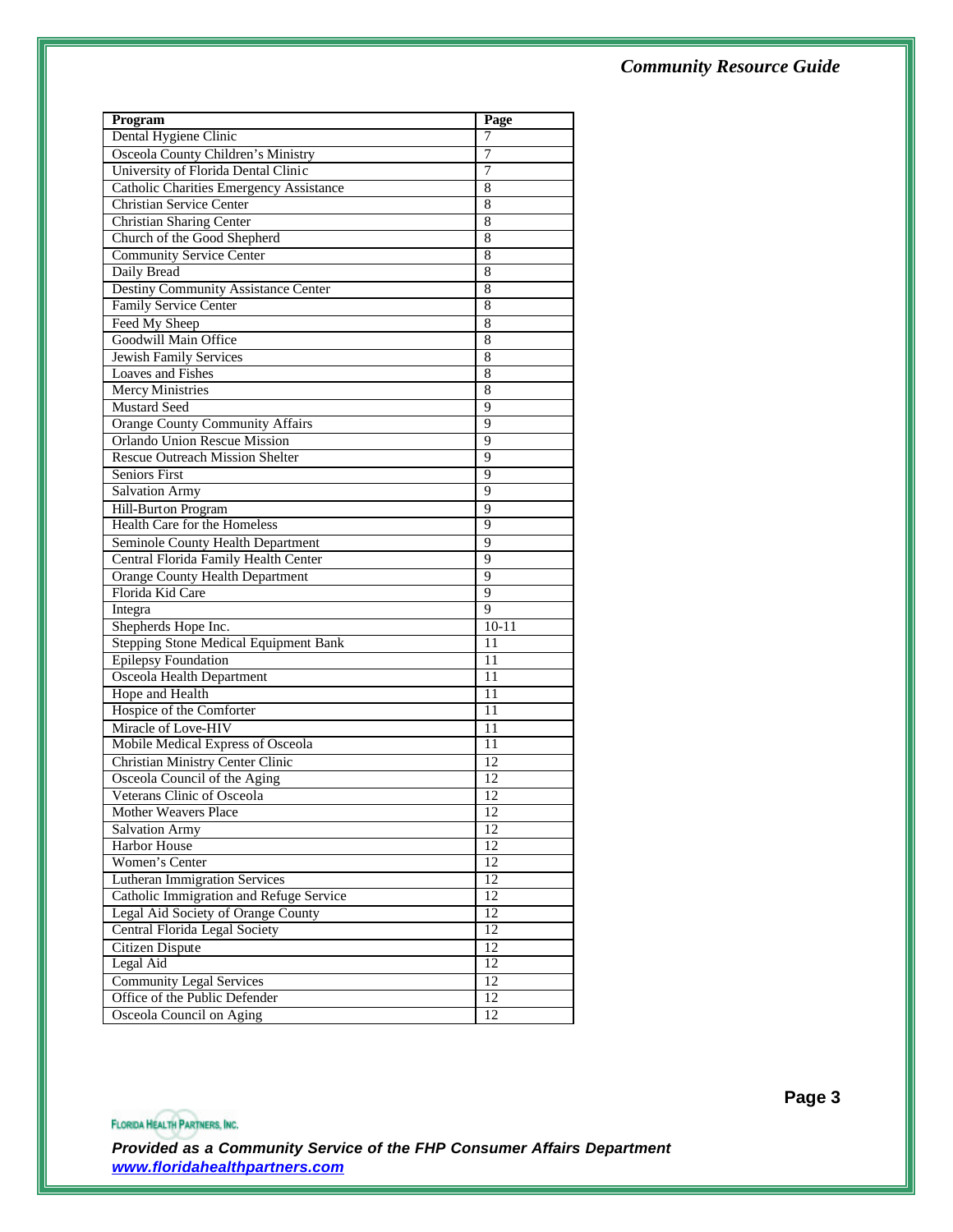| ACES-(Assc. For Children<br>for Enforcement of Support) | A self help org. for collection of child support to custodial<br>parents and visitation rights for non-custodial parents. Provides<br>instructions, resources and sample letters that enable parents to<br>represent themselves. | 321.725.2890<br>321.733.1572 |
|---------------------------------------------------------|----------------------------------------------------------------------------------------------------------------------------------------------------------------------------------------------------------------------------------|------------------------------|
|                                                         | 799 August Street SE<br>Palm Bay, FL 32909-3748                                                                                                                                                                                  |                              |
| The Beta Center                                         | Maternity and baby clothing, baby food, diapers and formula. (a<br>layette within two weeks of birth)<br>www.betacenter.org                                                                                                      | 407.277.1942<br>321.264.0446 |
| Child Support<br>Enforcement                            | Child support enforcement, tracks missing parents, enforces<br>support orders<br>www.myflorida.com/dor/childsupport                                                                                                              | 800.622.5437                 |
| <b>Christian Service Center</b>                         | Clothing, financial assistance and Mothers helping hands,<br>transportation, utility assistance.<br>www.christianservicecenter.org                                                                                               | 407.425.2523                 |
| Christian Service Center                                | food pantry                                                                                                                                                                                                                      | 407.425.2415                 |
| <b>Community Action</b>                                 | rental, food, energy and prescription assistance<br>www.cfcaa.org                                                                                                                                                                | 407.836.8476<br>407.836.8900 |
| <b>Community Coordinated</b><br>Child Care              | childcare programs, parental support programs, tuition<br>assistance programs, parent support<br>www.4corlando.org<br><b>Orange County</b><br>Osceola County                                                                     | 407.522.2252<br>407.846.5311 |
|                                                         | Seminole County                                                                                                                                                                                                                  | 407.324.9999                 |
| Country Acres Children's<br>Home                        | Residential facility for abused, neglected or abandoned children<br>ages 6-17. Must be referred through the court or DC&F (must<br>be in the custody of the state)                                                               | 321.264.5000                 |
|                                                         | 1850 S DeLeon Avenue<br>Titusville, FL 32780                                                                                                                                                                                     |                              |
| <b>Family Focus</b>                                     | Custody, visitation supervised by staff and volunteers. Also<br>monitored exchange program                                                                                                                                       | 407.323.6848                 |
| House of Hope                                           | Christian residential program for troubled teens ages 14-17<br>www.nationalhouseofhope.org                                                                                                                                       | 407.843.8686                 |
| Jefferson Vision Quest                                  | a public charity that provides free glasses and eye exams to<br>children who cannot afford eye care                                                                                                                              | 407.323.2040                 |
| Center for Urban<br>Development                         | youth mentoring, summer programs, after school program,<br>mentor and leadership training, family development                                                                                                                    | 407.251.8120                 |
| <b>Orange County Health</b><br>Department               | immunizations, low cost health services<br>www.orchd.state.fl.us                                                                                                                                                                 | 407.836.2600                 |
|                                                         |                                                                                                                                                                                                                                  |                              |

#### **Children & Family Programs**

**FLORIDA HEALTH PARTNERS, INC.**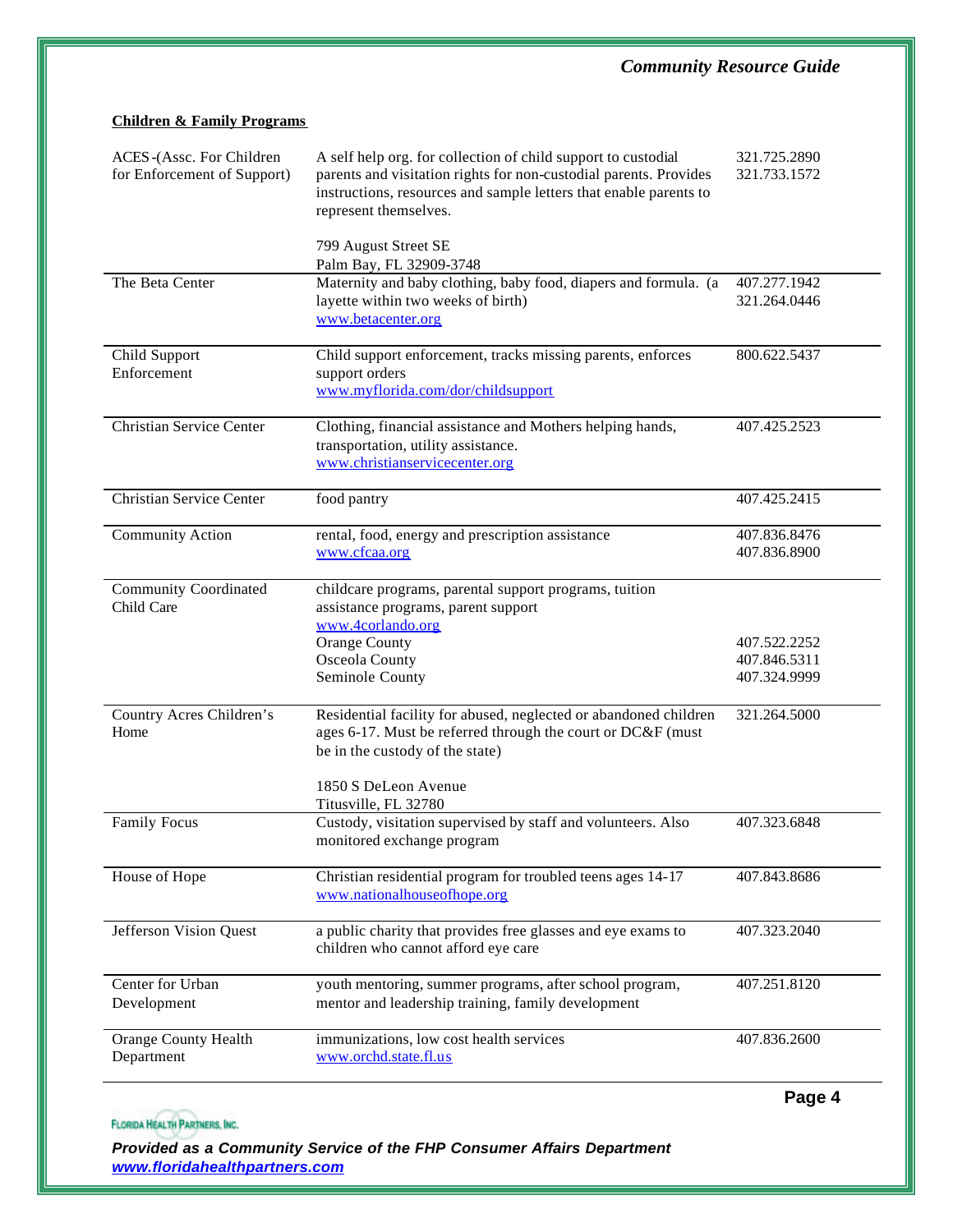| Seminole County Health       | immunizations, low cost health services                        | 407.665.3000         |
|------------------------------|----------------------------------------------------------------|----------------------|
| Department                   | www.seminolecohealth.com                                       | 407.665.3700         |
| Sunshine Service             | Provides telephone reassurance on a regular basis to elderly,  | 321.632.6688         |
|                              | disabled and homebound individuals.                            |                      |
|                              |                                                                |                      |
| Department of Children &     | food stamps, medicaid, temporary financial assistance,         |                      |
| Families                     | developmental disabilites services                             |                      |
|                              | www.dcf.state.fl.us/districts/d7                               |                      |
|                              | Apopka                                                         | 407.884.2101         |
|                              | Kissimmee                                                      | 407.846.5321         |
|                              | Orlando-Downtown                                               | 407.845.1686         |
|                              | Pine Hills                                                     | 407.578.3151         |
|                              | Sanford                                                        | 407.330.6900         |
|                              | <b>Winter Park</b>                                             | 407.975.3586         |
|                              | Cocoa                                                          | 321.690.3710         |
|                              | Palm Bay                                                       | 321.690.3710         |
|                              |                                                                |                      |
| Boys & Girls Club of Central | after school programs, educational activities                  | 407.847.2833         |
| Florida                      | www.bgccf.org                                                  |                      |
|                              |                                                                |                      |
|                              |                                                                |                      |
| Childrens Home Society       | counseling, education for emotionaly disturbed childeren,      | 407.895.5800         |
|                              | emergency shelter, crisis nursery, parenting programs          |                      |
|                              | www.chsfl.org                                                  |                      |
|                              |                                                                |                      |
| Healing the Children         | Pediatric medical/surgical care for children in uninsured      | 407.877.9311         |
|                              | families                                                       |                      |
|                              | www.youcanheal.org                                             |                      |
| WIC (Women, Infant           | nutrition education, and supplemental food items for a healthy | 407.343.2085         |
| &Children)                   | diet                                                           |                      |
|                              | Titusville                                                     | 321.383.2791         |
|                              |                                                                |                      |
|                              | Rockledege                                                     | 321.634.6362         |
|                              |                                                                |                      |
|                              | Melbourne                                                      | 321.726.2922         |
|                              |                                                                |                      |
| Kids Hope America            | Adoption services, protective serves, independent living       | 321.219.1176         |
|                              | programs, parent anonymous                                     |                      |
|                              |                                                                |                      |
| Osceola Childrens Home and   | Shelter placement for children, respite care for teens and     | 407.846.2988         |
| Shelter                      | families                                                       | 407.933.0870 ext 222 |
|                              | www.givekidssafeshelter.com                                    |                      |
|                              |                                                                |                      |
| United Cerebal Palsy Child   | screenings, evaluations, therapy for developmentally delayed   | 407.932.3445         |
| Development center           | children                                                       |                      |
|                              |                                                                |                      |
| Heritage Family Preservation | education and support services aimed at keeping the family     | 407.292.7722         |
|                              | together.<br>www.heritagefamilypreservation.org                |                      |
|                              |                                                                |                      |

**FLORIDA HEALTH PARTNERS, INC.** 

**Page 5**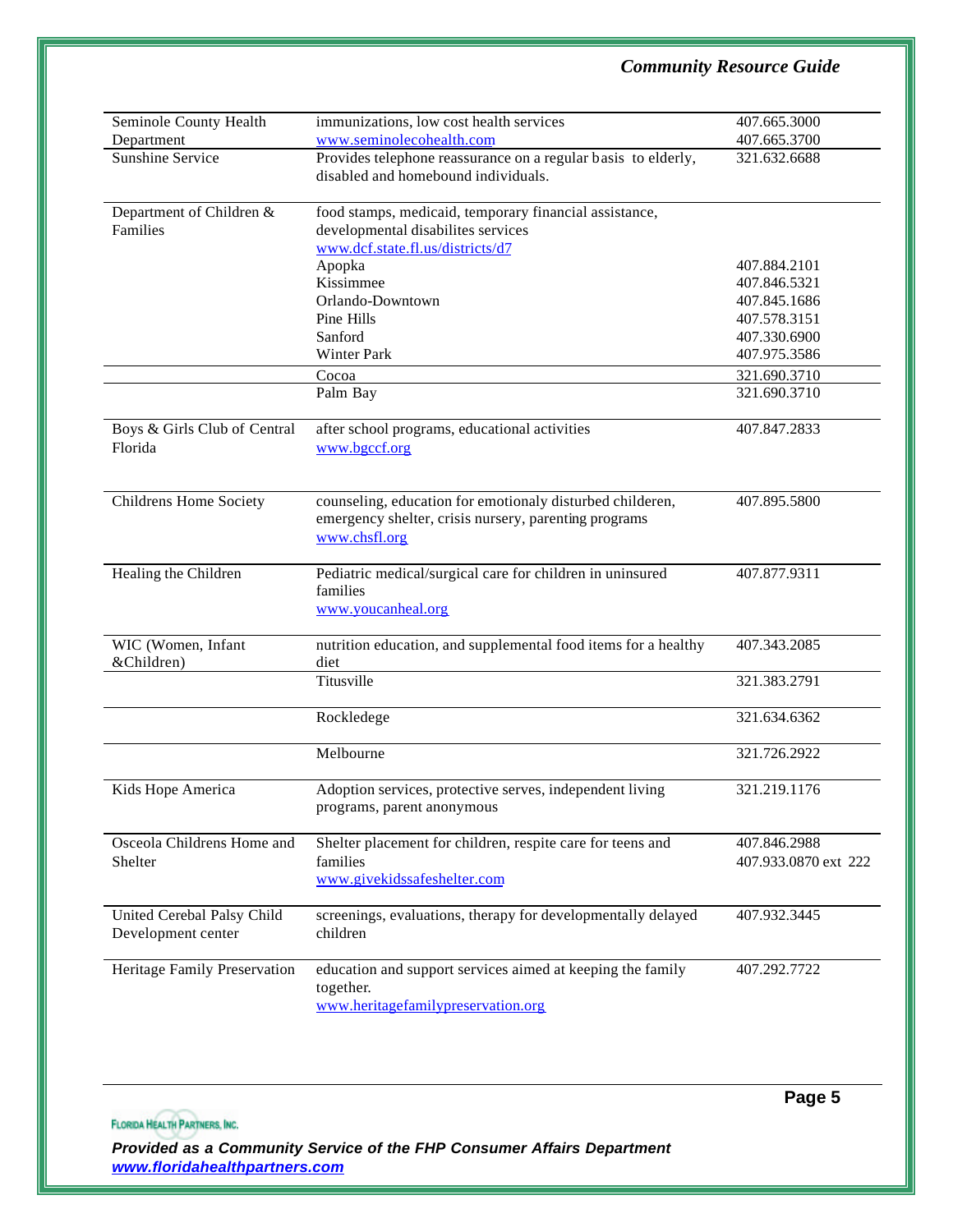| <b>Crisis/Info Hotlines</b>                                   |                                                                                                                                                                                                                                                                                 |                                 |
|---------------------------------------------------------------|---------------------------------------------------------------------------------------------------------------------------------------------------------------------------------------------------------------------------------------------------------------------------------|---------------------------------|
| <b>ABUSE_FL Hotline</b>                                       | to report, child, adult or elder abuse or exploitation                                                                                                                                                                                                                          | 800.962.2873                    |
| AIDS info                                                     | national information hotline, 8am-5pm                                                                                                                                                                                                                                           | 800.FLA.AIDS                    |
| American Lung Association                                     | in-depth and timely information on lung issues including<br>asthma, tobacco control and environmental health<br>www.lungfla.org                                                                                                                                                 | 407.425.5864                    |
| Cocaine Abuse                                                 | information and action helpline                                                                                                                                                                                                                                                 | 800.333.2294                    |
| Domestic Violence<br>Counseling (Salvation Army -<br>Brevard) | Domestic Violence shelter, support groups, childrens support,<br>adolescent and anger management, supervised visitation and<br>monitored visitation exchange.                                                                                                                   | 321.631.2764<br>(24 hr hotline) |
| Red Cross Disaster Relief                                     | Seminole county disaster relief<br>www.centralflorida.redcross.org                                                                                                                                                                                                              | 407.332.8200                    |
| Drug and Alcohol Abuse                                        | substance abuse hotline                                                                                                                                                                                                                                                         | 800.662.HELP                    |
| Family Healthy                                                | family help hotline, 7 days a week 8am -midnight. Information<br>on prenatal care, wic childbirth education                                                                                                                                                                     | 800.451.BABY                    |
| Haven of Hope Ministries                                      | AIDS info, anonymous counseling, and food pantry                                                                                                                                                                                                                                | 407.298.2056                    |
| <b>Center for Disease Control</b>                             | Southeast district                                                                                                                                                                                                                                                              | 800.227.8922                    |
| Rape Crisis                                                   | referrals only                                                                                                                                                                                                                                                                  | 407.836.4028                    |
| SAVS-Sexual Assault<br><b>Victims Services</b>                | 24 hour crisis counseling available to sexual assualt victims<br>thoughout the county. Volunteers assist victims at the hospital<br>during the rape exam and follow the case through the criminal<br>justice system, providing emotional support, information and<br>referrals. | 321.784.4357                    |
| Seminole County Community<br>Mental Health                    | provides mental health, alcohol and drug abuse services.<br>Includes crisis interventino, outpatient and residential care                                                                                                                                                       | 407.831.2411                    |
| Lifeline of Central Florida                                   | crisis hotline, any kind of crisis may call.<br>www.lifelinecentralflorida.org                                                                                                                                                                                                  | 407.425.2624                    |
| Help Now                                                      | 24 hour domestic violence crisis line, shelter information<br>www.givekidssafeshelter.com                                                                                                                                                                                       | 407.847.8562                    |
| <b>Victims Assistance</b>                                     | Osceola County Court, victims assistance program<br>www.ninja9.org/courtadmin/VOCA/VOCA.htm                                                                                                                                                                                     | 407.343.2462                    |
| Alcoholics Anonymous                                          | substance abuse support groups<br>www.orlandointergroup.org                                                                                                                                                                                                                     | 407.870.8282                    |
| <b>Alzheimers Association</b>                                 | Support Groups, Professional training program<br>www.alz.org                                                                                                                                                                                                                    | 800.272.3900                    |
| <b>American Cancer Society</b>                                | Support groups, educational materials, clincial trials                                                                                                                                                                                                                          | 407.933.6800                    |
|                                                               |                                                                                                                                                                                                                                                                                 | Dana C                          |

**FLORIDA HEALTH PARTNERS, INC.** 

*Provided as a Community Service of the FHP Consumer Affairs Department www.floridahealthpartners.com*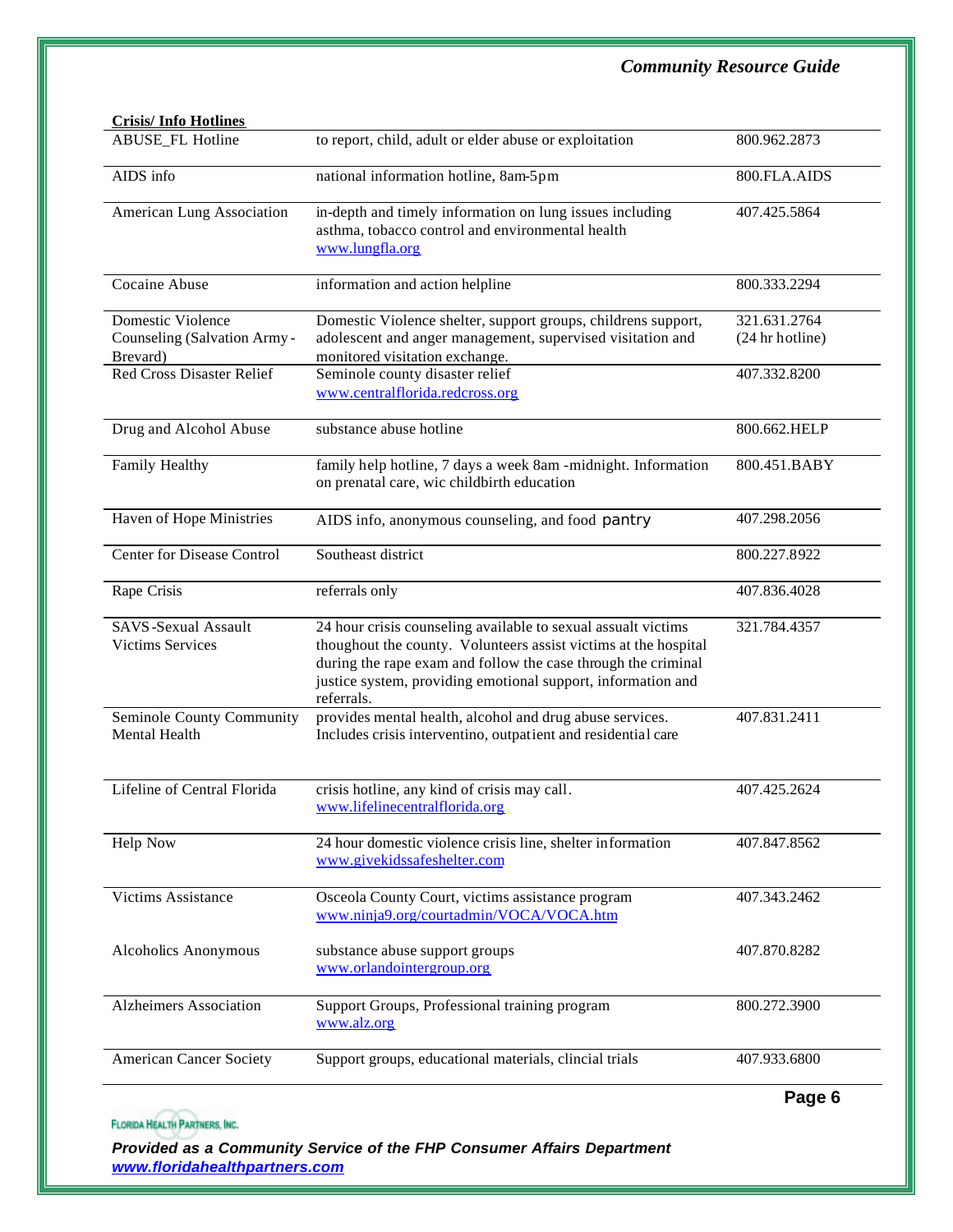| Range of services for disabled adults 16+                                                                                             | 407.846.5260                                           |
|---------------------------------------------------------------------------------------------------------------------------------------|--------------------------------------------------------|
|                                                                                                                                       |                                                        |
| Medical and Prescription services for epiletec patients<br>www.efa.org                                                                | 407.422.1416                                           |
| Services for homeless women and children<br>www.osceolahome.org                                                                       | 407.846.0068                                           |
| Case management and support services to HIV individuals                                                                               | 407.645.2577                                           |
| Support services for the terminally ill and their families                                                                            | 407.599.5079                                           |
| Medical professionals, counselors and chaplains care the the<br>terminally ill in their homes.<br>www.hospiceofthecomforter.og        | 407.682.0808                                           |
| Catholic crisis pregnancy center. Counseling, formu la, baby<br>clothes, mentoring and educational services.<br>www.breadofangels.com | 407.891.6969                                           |
| <b>Legal Counseling</b>                                                                                                               | 407.343.2463                                           |
| counseling, baby items and referalls                                                                                                  | 407.846.9101                                           |
| Domestic violence counseling for victims and their children.                                                                          | 321.726.8282                                           |
| Full range of substance abuse treatment programs<br>www.thetransitionhouse.org.                                                       | 407.846.0068                                           |
| Veterans benefits and services.                                                                                                       | 407.870.2019                                           |
| Bereavement counseling, inpatient care, personal care.<br>www.vitas.com                                                               | 407.846.8582                                           |
|                                                                                                                                       | Counseling, case management, information and referalls |

| <b>Dental Care</b>                                 |                                                                                     |              |
|----------------------------------------------------|-------------------------------------------------------------------------------------|--------------|
| Dental Clinc Osceola County                        | Dental clinic for medicaid children, seniors, HIV adult and<br>emergency adult care | 407.343.2160 |
| Dental Hygiene                                     | BCC's Cocoa Campus Dental Hygiene Clinic is open to the                             | 321.632.1111 |
| Clinic(Brevard Community                           | community on an appointment basis. Services are provided by                         | ext 64101    |
| College)                                           | dental hygiene students under the supervision of faculty.                           |              |
| Osceola County Christian<br><b>Ministry Center</b> | Free Dental clinic for uninsured, all age groups                                    | 407.944.9968 |
| University of Florida Dental<br>Clinic             | Dental clinic, for low income, unisured, and under-insured                          | 352.392.9813 |

**FLORIDA HEALTH PARTNERS, INC.** 

**Page 7**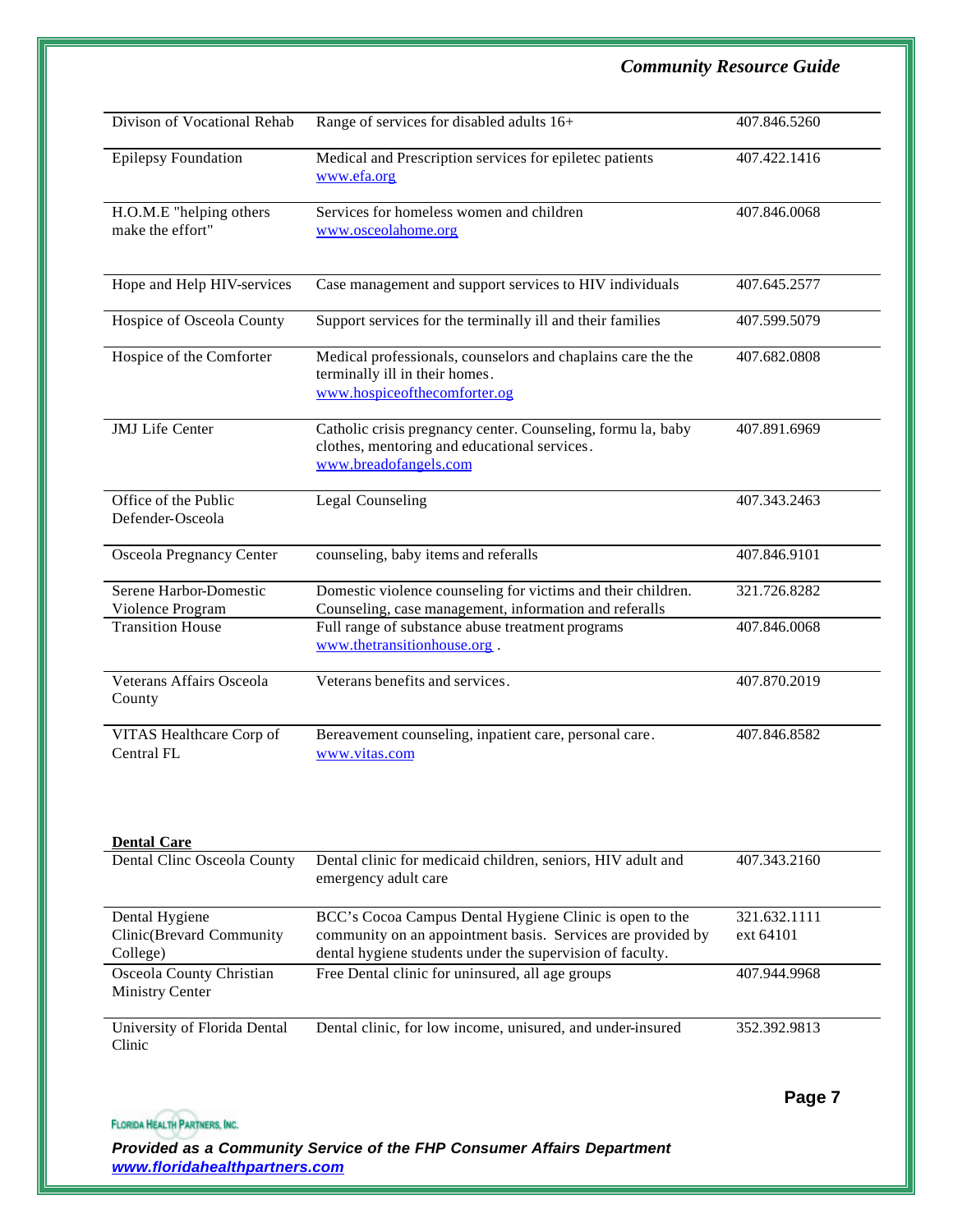#### **Food/Clothing/Furniture**

| Catholic Charities of Orlando                                                      | Family assistance, food pantry, assistance with rent and utilities,<br>prison ministry.<br>www.ccorlando.org                                                                                                  | 407.658.0999 |
|------------------------------------------------------------------------------------|---------------------------------------------------------------------------------------------------------------------------------------------------------------------------------------------------------------|--------------|
| <b>Catholic Charities Family</b><br><b>Emergency Assistance</b><br>Program-Brevard | Information and referral to community resources as well as<br>limited funds for food and emergency help with basic needs for<br>families experiencing afinancial crisis. Rent assistance is not<br>available. | 321.636.6144 |
| <b>Christian Service Center</b>                                                    | 808 W. Central Blvd, Orlando, M-F 10am-12pm, Assist with<br>rent, utilities, clothing transportation, Alzheimers respite, Daily<br>Bread program, thrift shop, & employable male shelter.                     | 407.425.2523 |
| Christian Service Center-<br>Winter Park                                           | 541 N Virgina, Winter Park                                                                                                                                                                                    | 407.628.1692 |
| <b>Christian Sharing Center</b>                                                    | 600 N Hwy 17-92, Longwood, M-f 9am-noon, food, utilities,<br>rent assistance, rx depending on situation and funding. Thrift<br>store                                                                          | 407.260.9155 |
| Christian Sharing Center                                                           | 515 E 25th St., Sanford M-F 9 food and clothing, other<br>assistance depends on funding                                                                                                                       | 407.323.2513 |
| Church of the Good Shepard                                                         | Emergency food for needy families, requires picture Id, proof of<br>income "may" be needed.; 331 Lake Ave Maitland                                                                                            | 407.644.5350 |
| Community Service Center of<br>South Orange County                                 | 621 Wilkes Ave., Orlando, M-F 8:30am-5 pm, emergency rent<br>assistance, utilities, food and clothing. Parenting classes, Serves<br>Orange, Osceola and Seminole Counties                                     | 407.851.5920 |
| Daily Bread                                                                        | 815 East Fee Avenue, Melbourne- provides hot meals daily,<br>showers, haircuts. Laundry and mail services for those in need.<br>www.dailybreadinc.org                                                         | 321.723.2227 |
| Destiny Community<br><b>Assitance Center</b>                                       | 150 W. Michigan, Orlando, food bank, discounted groceries, for<br>low income families, small enrollment fee                                                                                                   | 407.849.0079 |
| Family Service Center                                                              | 800 W. Grand, Orlando, food pantry                                                                                                                                                                            | 407.317.7698 |
| Feed My Sheep                                                                      | 3302 Green Street, Mims, FL; Food and toiletry items for those<br>in need. Brevard County Residents                                                                                                           | 321.267.6220 |
| Goodwill Main office                                                               | may help with special circumstances, case by case review                                                                                                                                                      | 407.857.0659 |
| Jewish Family Services                                                             | Food pantry, call for appt., Winter Park                                                                                                                                                                      | 407.644.7593 |
| Loaves and Fishes                                                                  | 206 E 8th Street, Apopka, cothing, food, medical and<br>educational services                                                                                                                                  | 407.886.6005 |
| <b>Mercy Ministries</b>                                                            | 745 Clay Street, Winter Park, food, clothing, bicycles                                                                                                                                                        | 407.644.9070 |

**Page 8**

#### **FLORIDA HEALTH PARTNERS, INC.**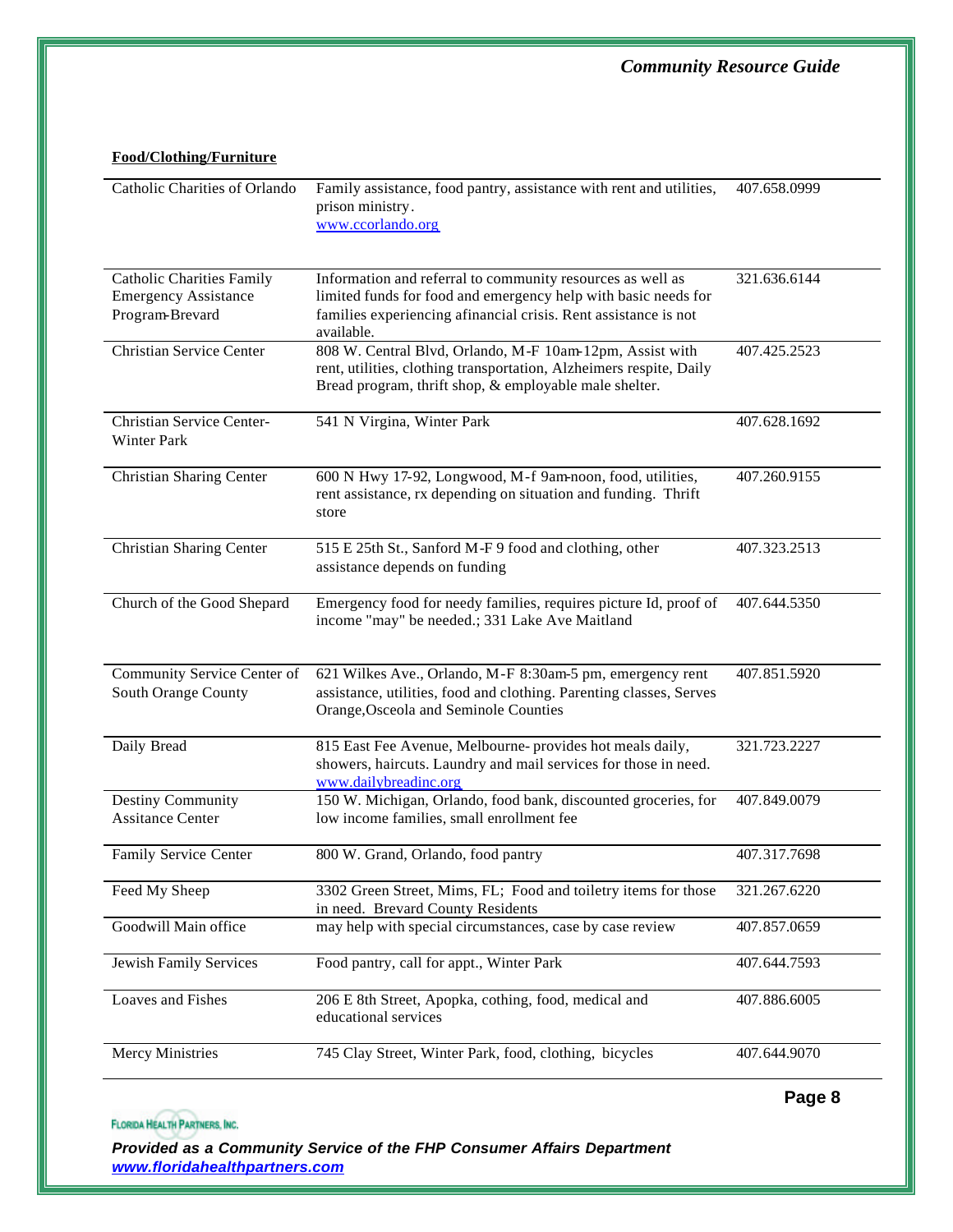| Mustard Seed                                     | Furniture, must be referred by an agency.<br>www.mustardseedfla.org                                                                                                                                               | 407.875.2040                                 |
|--------------------------------------------------|-------------------------------------------------------------------------------------------------------------------------------------------------------------------------------------------------------------------|----------------------------------------------|
| <b>Orange County Community</b><br><b>Affairs</b> | Call for location near you, food pantry, clothes closet,<br>emegergency assistance                                                                                                                                | 407.836.6500                                 |
| Orlando Union Rescuse<br>Mission                 | 911 W Central Blvd., Orlando, Furniture and clothing                                                                                                                                                              | 407.841.7578                                 |
| <b>Rescue Outreach Mission</b><br>Shelter        | 1701 W. 13th St., Sanford Emergency Food                                                                                                                                                                          | 407.321.8224                                 |
| <b>Seniors First</b>                             | help with meals-Orange County                                                                                                                                                                                     | 407.292.0177                                 |
| <b>Salvation Army</b>                            | Food, possible financial assistance,<br>700 W. 24th, Sanford<br>416 W. Colonial Drive, Orlando<br>495 S. Semoran Blvd, Winter Park                                                                                | 407.322.2642<br>407.423.8581<br>407.671.4419 |
| <b>Medical/Health Resources</b>                  |                                                                                                                                                                                                                   |                                              |
| Hill-Burton Program                              | Call to find particpating facilites. Free medical care at selected<br>hospitals, nursing homes, clinic & other facilities for those with<br>income up to twice the poverty level.<br>www.hhs.gov/ocr/hburton.html | 800.638.0742                                 |
| Health Care for the Homeless                     | Primary, dental, eye, pediatric care, case-management, medical<br>services, mental health, and substance abuse counseling. TB<br>shetler, temp recovery and wellness care center.<br>www.hcch.org                 | 407.428.5751<br>Ext.235                      |
| Seminole County Health<br>Dept.                  | Public health, including pharmacy, emergency finance. M-F<br>8am-5pm; 400 Airport Blvd, Sanford, call for appt.                                                                                                   | 407.665.3400                                 |
| Seminole County Health<br>Dept.-Casselberry      | immunizations & prenatal care. Uninsured and working poor<br>must access, Sanford clinic for primary medical care. 132<br>Sausalita Blvd, Casselberry                                                             | 407.331.4020                                 |
| Central Florida Family<br><b>Health Center</b>   | 2400 County Rd. 415-A, Sanford; Provides health-care services<br>to the indigent in Sanford, Seminole, East Orange, Lake and<br><b>Brevard Counties</b>                                                           | 407.322.8645                                 |
| Orange County Health Dept.                       | Public health clinic, various locations                                                                                                                                                                           | 407.836.2600                                 |
| Florida Kid Care                                 | low cost health insurance for children of Florida, based on<br>income.<br>www.floridakidcare.org                                                                                                                  | 888.540.5437                                 |
| Integra                                          | 1733 Benbow Ct, Apopka. Home health care for disabled vets<br>or spouses, having served at least 90 days during a conflict<br>period and unable to maintain gainful employment.                                   | 407.886.3883                                 |

**FLORIDA HEALTH PARTNERS, INC.** 

**Page 9**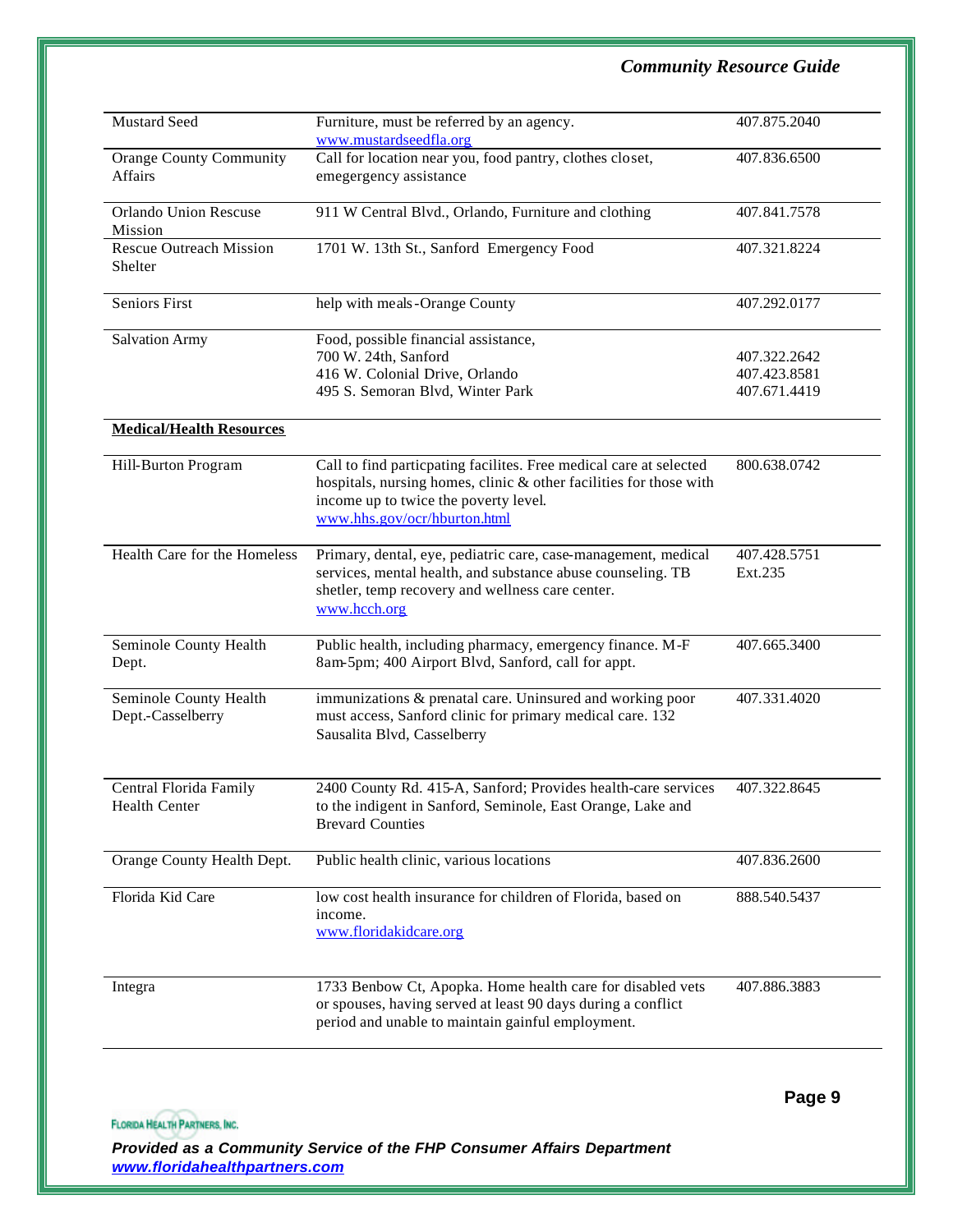| Shepherds Hope Inc. | offers free health care services to individuals who are currently<br>employed with no health insurance or government assistance.<br>And earn less than 150% of the poverty level.<br>www.shepherdshope.org                           |                           |
|---------------------|--------------------------------------------------------------------------------------------------------------------------------------------------------------------------------------------------------------------------------------|---------------------------|
|                     | Various locations;<br><b>Apopka High School</b><br><b>Family Service Center</b><br>555 Martin St.<br>Apopka, FL 32703<br>Open for patients on<br>Thursday Evenings<br>from 6 P.M. to 8:30 P.M.                                       | 407.905.5585              |
|                     | Colonial Shepherd's Hope Dr. Diebel, Jr. Memorial Health<br><b>Center</b><br>Colonial High School<br>6100 Oleander Drive<br>Orlando, FL 32807<br>Open for patients on Tuesday & Thursday Evenings<br>6pm-8:30 pm                     | 407.482.6300<br>Ext. 1003 |
|                     | <b>Evans Shepherd's Hope Health Center</b><br>Evans High School<br><b>Family Education Center</b><br>4949 Silver Star Road<br>Orlando, FL 32808<br>Open for patients on<br>Wednesday & Thursday evenings<br>from 6 P.M. to 8:30 P.M. | 407.552.3480              |
|                     | <b>Grand Shepherd's Hope Health Center</b><br>Orange County Medical Clinic<br>101 S. Westmoreland Dr.<br>Orlando, FL 32805-2258<br>Open for patients on Thursday Evenings<br>from 6 P.M. to 8:30 P.M.                                | 407.836.7158              |
|                     | <b>Hungerford Shepherd's Hope Health Center</b><br>Hungerford Adult & Community Center<br>100 E. Kennedy Blvd<br>Eatonville, FL 32751<br>Open for patients on<br>Tuesday and Wednesday Evenings<br>from 6 P.M. to 8:30 P.M.          | 407.622.8204              |
|                     | <b>St. Luke's Lutheran Shepherd's Hope Health Center</b><br>St. Luke's Lutheran Church<br>2021 W. State Road 426<br>Oviedo, FL 32765<br>Open for patients on Tuesday Evenings<br>from 6 P.M. to 8:30 P.M.                            | 407.366.8066              |

**FLORIDA HEALTH PARTNERS, INC.** 

*Provided as a Community Service of the FHP Consumer Affairs Department www.floridahealthpartners.com*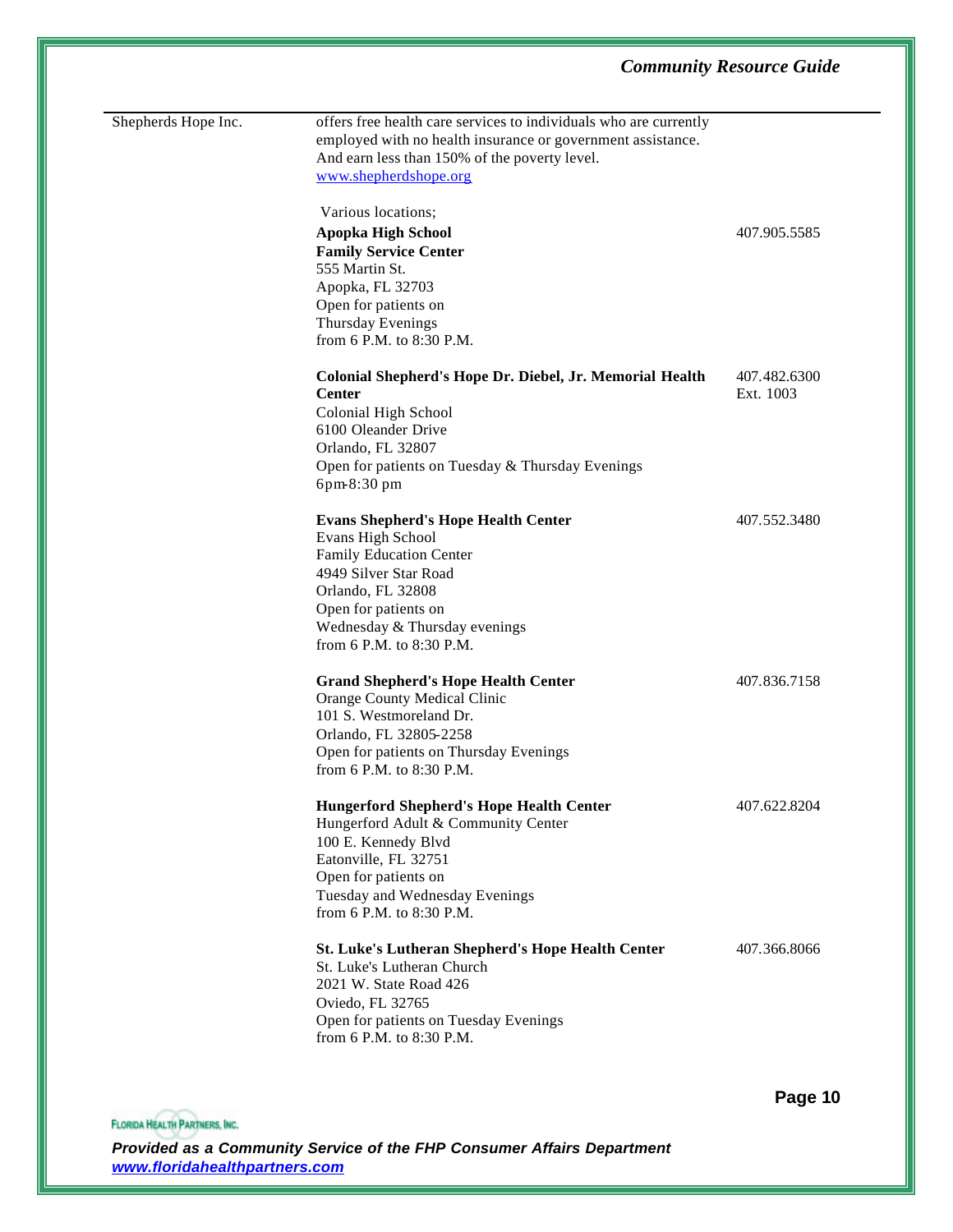|                                                        | <b>Walker Shepherd's Hope Health Center</b><br>Walker Middle School<br>Family Service Center<br>150 Amidon Lane<br>Orlando, FL 32809<br>Open for patients on<br>Tuesday and Thursday Evenings<br>from 6 P.M. to 8:30 P.M                                                                | 407.850.5100                                                                                                                 |
|--------------------------------------------------------|-----------------------------------------------------------------------------------------------------------------------------------------------------------------------------------------------------------------------------------------------------------------------------------------|------------------------------------------------------------------------------------------------------------------------------|
|                                                        | <b>Westside Shepherd's Hope Health Center</b><br><b>Westside Technical School</b><br>Family Service Center<br>955 East Story Road<br>Winter Garden, FL 34787<br>Open for patients on<br>Tuesday and Thursday Evenings<br>from 6 P.M. to 8:30 P.M.                                       | 407.905.2006                                                                                                                 |
| <b>Stepping Stone Medical</b><br><b>Equipment Bank</b> | 515 N. Orange Blossom Trail, Orlando, Free medical<br>equipment, supplies and services for children and adults<br>disabled by birth defects, accidents or illnesses.<br>www.steppingstonefoundation.org                                                                                 | 407.649.4100                                                                                                                 |
| <b>Epilespy Foundation</b>                             | Medical and prescription services for epileptic patients.<br>www.epilespy-cf.org                                                                                                                                                                                                        | 407.422.1416                                                                                                                 |
| Osceola Health Department                              | www.osceolahealth.org<br>Breast and cervical screening for ages 50+<br>Diabetes screening/education/limited services for new diabetics<br>Family Planning Clinic<br>HIV/AIDS Clinic<br>Immunizations/Flu Shots<br>Pre-natal Clinic<br>Primary Care Clinic/Kissimmee<br>Well Baby Clinic | 407.343.2068<br>407.343.2076<br>407.343.2025<br>407.343.2030<br>407.343.2067<br>407.343.2025<br>407.343.2013<br>407.343.2025 |
| Hope and Health                                        | HIV services, case management and support services to HIV<br>individuals.                                                                                                                                                                                                               | 407.645.2577                                                                                                                 |
| Hospice of Osceola                                     | Support services for the terminally ill and their families                                                                                                                                                                                                                              | 407.599.5079                                                                                                                 |
| Hospice of the Comforter                               | Doctors, nurses, counselors, chaplains, nursing assitants and<br>volunteers to care for the terminally ill in their homes. Serving<br>Orange, Osceola, and Seminole counties.<br>www.hospiceofthecomforter.org                                                                          | 407.682.0202                                                                                                                 |
| Miracle of Love-HIV                                    | Case management, and support services to individuals with<br>HIV.                                                                                                                                                                                                                       | 407.455.6008                                                                                                                 |
| Mobile Medical Express of<br>Osceola County            | Offers free health care for the uninsurend and underinsured in<br>Osceola County. Travels to various sites on a biweekly basis<br>Service locations in Buena Ventura Lakes, Kissimmee,<br>. Holopaw, St. Cloud.                                                                         | 407.846.8532                                                                                                                 |

**Page 11**

**FLORIDA HEALTH PARTNERS, INC.**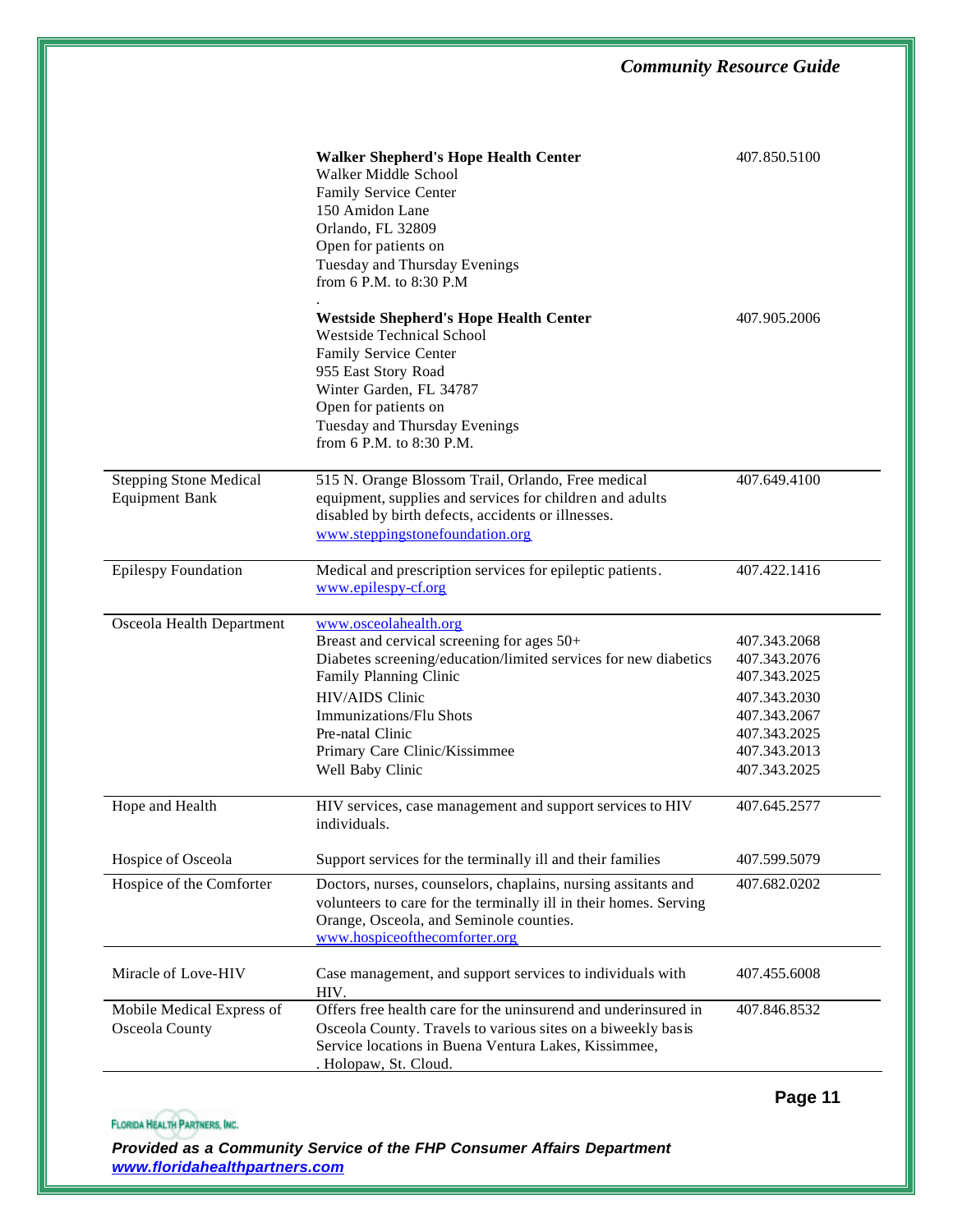| <b>Christian Ministry Center</b><br>Clinic | free clinic for the uninsured. All ages.                                                                                                                                                                                                                                            | 407.944.9968                 |
|--------------------------------------------|-------------------------------------------------------------------------------------------------------------------------------------------------------------------------------------------------------------------------------------------------------------------------------------|------------------------------|
| Osceola County Council of<br>the Aging     | free clinic for the uninured, rx assistance, provides health<br>screening, counseling and health education.                                                                                                                                                                         | 407.846.8532                 |
| Veterans Clinic Osceola                    | Clinic for honorably discharged veterans.                                                                                                                                                                                                                                           | 407.858.5004                 |
| <b>Shelters</b>                            |                                                                                                                                                                                                                                                                                     | 407.327.8224                 |
| Mother Weaver's Place                      | Rescue outreach mission. 1701 W. 13th St, Sanford \$10 nightly<br>men, long term equiping program for women, children/pay as<br>able. Free Clothing                                                                                                                                 |                              |
| <b>Salvation Army</b>                      | 416 W. Colonial dr, Orlando. Women and childrens shelter/free,<br>men pay \$8 after the first 3 nights.                                                                                                                                                                             | 407.423.8581                 |
| Harbor House                               | Domestic Violence Shelter for battered women and children                                                                                                                                                                                                                           | 407.886.2856                 |
| <b>Womens Center</b>                       | 1425 Aurora Rd, Melbourne; Transitional Housing for women<br>and children who are homeless or in danger of being homeless.<br>Must meet low income guidelines. Support groups for domestic<br>and sexual violence, counseling and career guidance.<br>www.womenscenterinbrevard.org | 321.242.3110                 |
| <b>Immigration</b>                         |                                                                                                                                                                                                                                                                                     |                              |
| Lutheran Immigration                       | answers questions, helps with paperwork, moderate fee, must be                                                                                                                                                                                                                      | 407.869.1909                 |
| <b>Services</b>                            | referred by the state                                                                                                                                                                                                                                                               | 407.869.0988                 |
| Catholic Immigration and<br>Refuge Service | provides help with paperwork for work authorization, extentsion<br>of visas, residency and citizenship                                                                                                                                                                              | 407.658.0110                 |
| Legal Aid Society of Orange<br>County      | help with immigration problems                                                                                                                                                                                                                                                      | 407.841.8310                 |
| <b>Legal</b>                               |                                                                                                                                                                                                                                                                                     |                              |
| Central Florida Legal Society              | 315 Magnolia Ave, Sanford; free legal services for the poor,<br>assist in housing, public benefits, education and senior issues<br><u>www.cfls.org</u>                                                                                                                              | 407.322.8983<br>321.636.3515 |
| Citizen Dispute                            | 880 N. Orange Ave, Ste 101 Orlando, \$10 per couple or less to<br>resolve chid support/custody,<br>landlord/tenant, etc outside of court.                                                                                                                                           | 407.423.5732                 |
| Legal Aid                                  | free help to seniors, also family law & landlord/tenant                                                                                                                                                                                                                             |                              |
|                                            | <b>Orange County</b>                                                                                                                                                                                                                                                                | 407.841.8310                 |
|                                            | Seminole County                                                                                                                                                                                                                                                                     | 407.834.1660                 |
| <b>Community Legal Services</b>            | Counseling on Legal Aid                                                                                                                                                                                                                                                             | 407.847.0053                 |
| Office of Public Defender                  | Social work department, Legal Counseling-Osceola                                                                                                                                                                                                                                    | 407.847.1300                 |
| Osceola Council on Aging                   | Provides court appointed guardinship to seniors who are<br>incapable of caring for their needs without family and friends.<br>Also provides legal aid to grandparents over the age of 60 who<br>are assisting with raising their grandchildren<br>www.occoa.org                     | 407.846.8532                 |
|                                            |                                                                                                                                                                                                                                                                                     |                              |

**FLORIDA HEALTH PARTNERS, INC.** 

*Provided as a Community Service of the FHP Consumer Affairs Department www.floridahealthpartners.com*